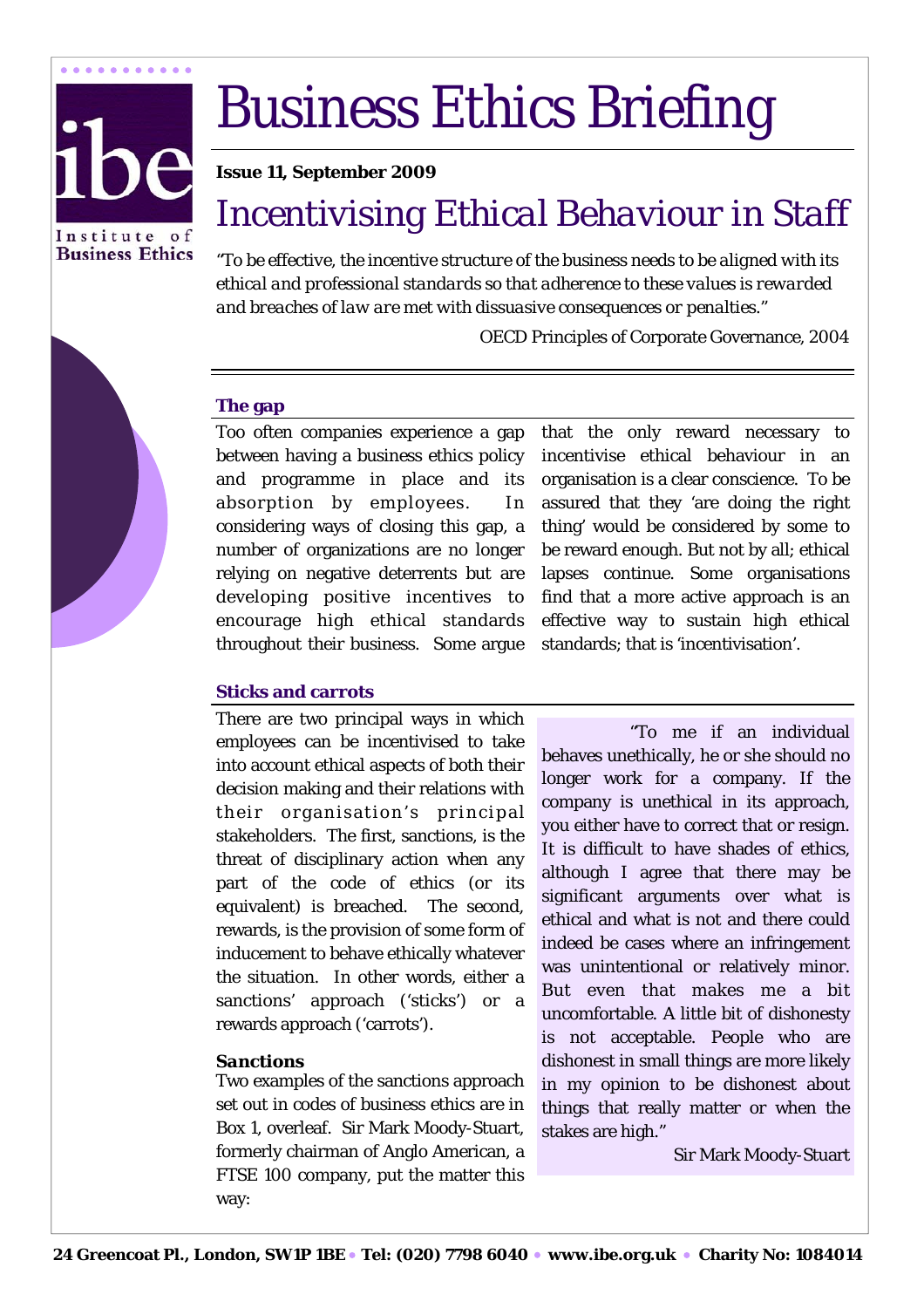### **Box 1: Examples of sanctions approach**

*'All BAE Systems employees are required to comply with the standards set out within this Code. These standards are clearly laid out at the beginning of each section…... These standards are also included in the relevant BAE Systems policies……. as with other policies and processes, failure to comply may result in disciplinary action.'* 

BAE: Being a Responsible Company – What it means to us. Code of Conduct (2008)

 *'We expect every employee to uphold our ethical business practices. Each manager is responsible for the behaviour of those under his or her control or direction. Failure to comply with the standards in this statement will result in disciplinary action which may include termination of employment. We may also report the matter to the public authorities for appropriate action.'* 

Cadbury Schweppes: Our Business Principles (2008)

#### *Rewards*

The rewards approach is to provide either a monetary or a non-financial incentive to employees to take ethics seriously. Eleven general factors that can positively influence ethical behaviour in an organisation are identified in Box 2.

Among these are tangible rewards for consistent ethical conduct. Rewards may be linked to annual performance appraisals which require the employee to demonstrate awareness and understanding of the organisation's ethics policy and how they are applying it in their day-to-day business life.

Examples of questions that could be asked are: "Did you have any occasion this year to ask a question starting 'ought we or 'should' we ..…'?" and "Are you aware of anything happening in this (company/department) that is contrary to the values or code of ethics of the organisation?"

#### **Schemes**

Chart 1 sets out a classification of the incentive schemes compiled from a survey of 68 UK companies conducted by IBE in 2008. It shows that while monetary incentives are common, schemes such as public commendation and 'other' incentives are also used. Two examples are:

• Serco Group Plc. hold an annual event – the Pulse Awards – at which employees from all levels and locations of the company are publically commended and

# **Box 2: Factors that can positively influence ethical behaviour in an organisation**

- Top management involvement and direct supervision;
- Stressing code values and standards in training;
- Human resources policies e.g. goal setting and incentives schemes;
- Recognition and tangible rewards for conduct which exemplifies desired values and standards;
- Constant consciousness of those written, codified values and standards in recruiting and hiring;
- Thorough concentration on high-risk jobs and areas in terms of violating code values and standards;
- Periodic certification and auditing to assure compliance with those code and values and standards;
- Well defined and fair enforcement procedures including sanctions;
- Organisational culture;
- Peer pressure;
- Work home balance**.**

awarded for outstanding actions in the course of their duties.

• Walmart give annual awards for 'ethical courage'. These recognise extraordinary ethical courage and integrity at the workplace.